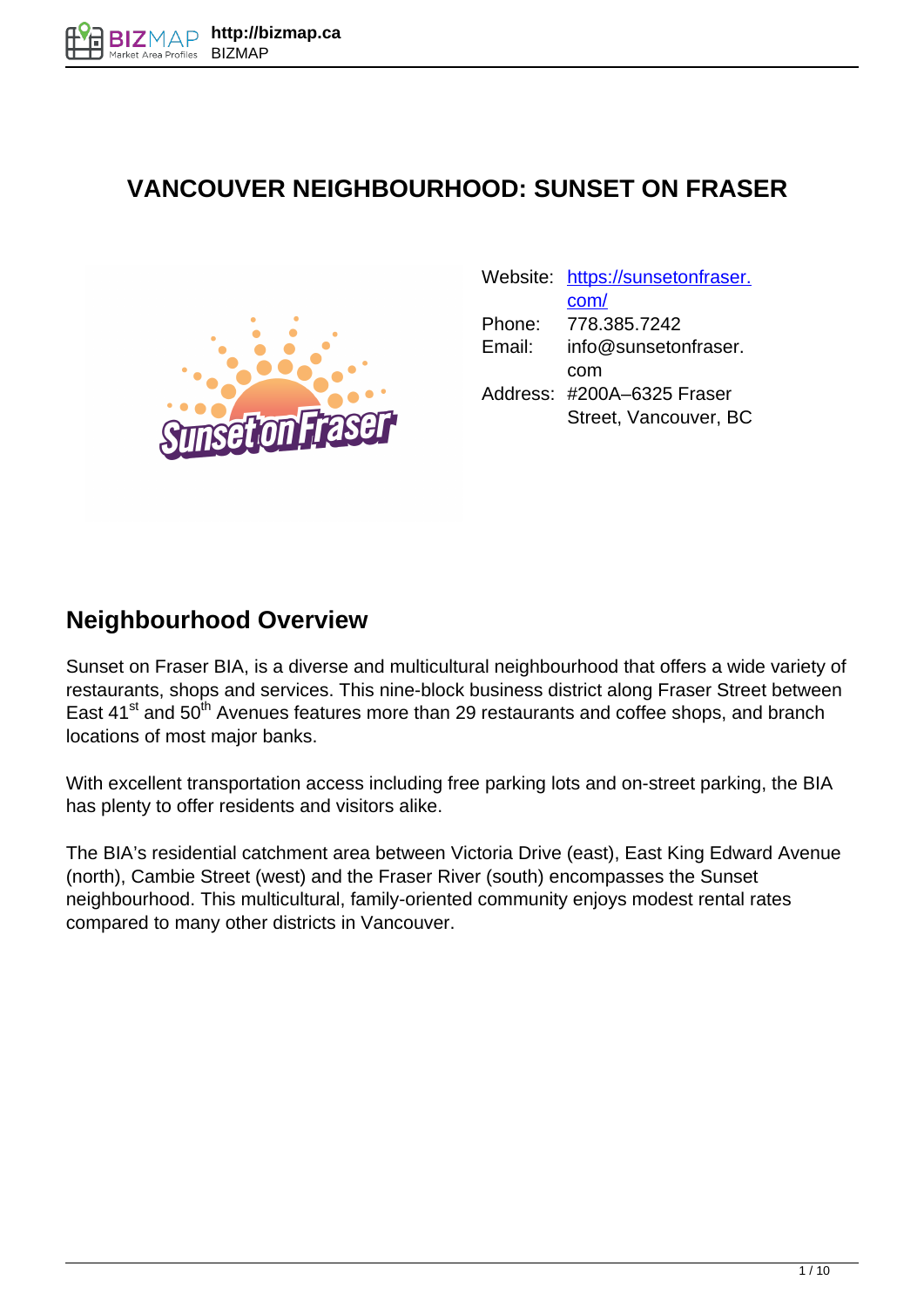



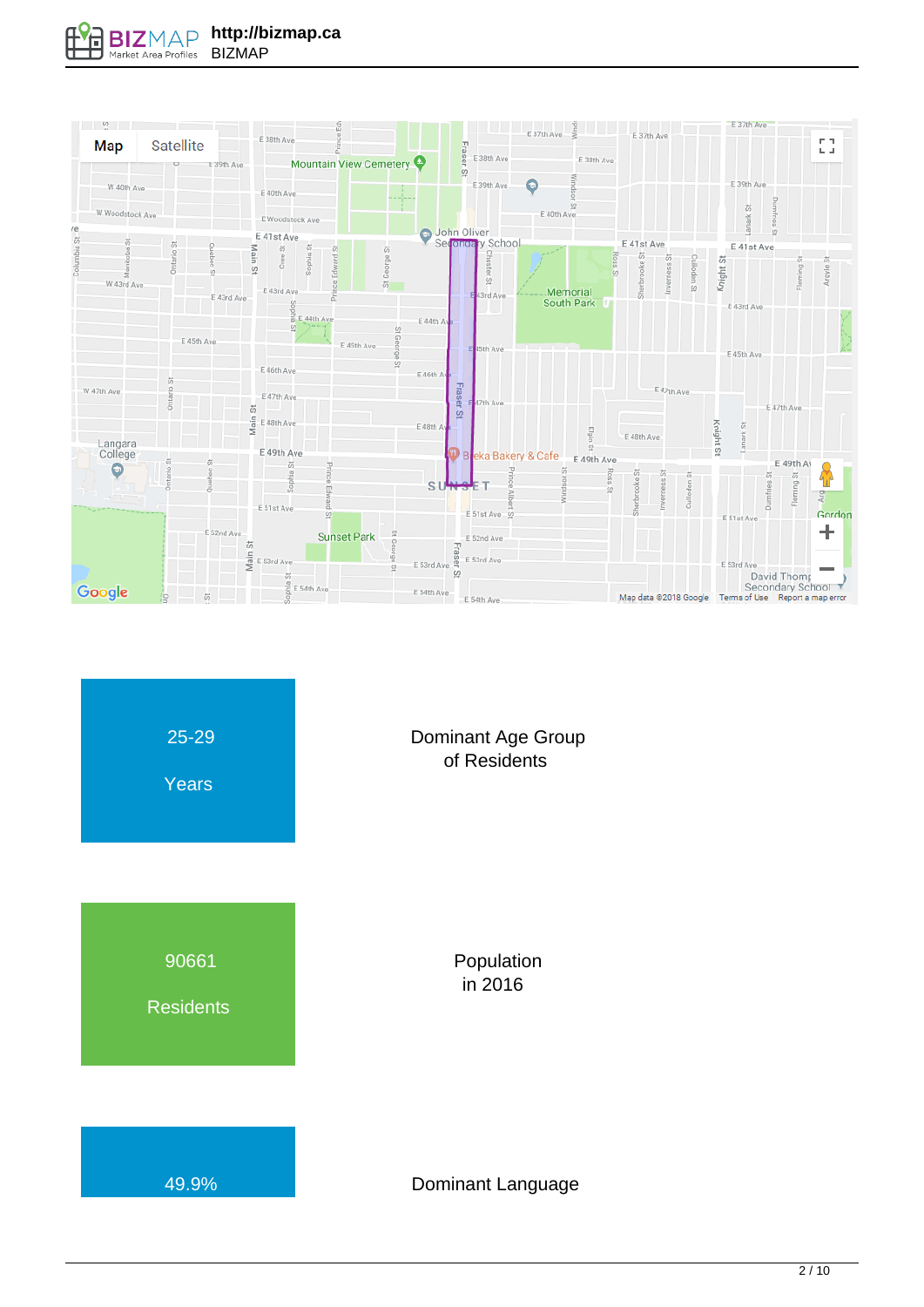

# **PEOPLE**

# **Population by Age**

 The Sunset on Fraser BIA residential catchment area is home to 90,661 residents. Primarily families with children, there are proportionately more children (20%) than Vancouver (16%) and fewer people aged 20 to 34.

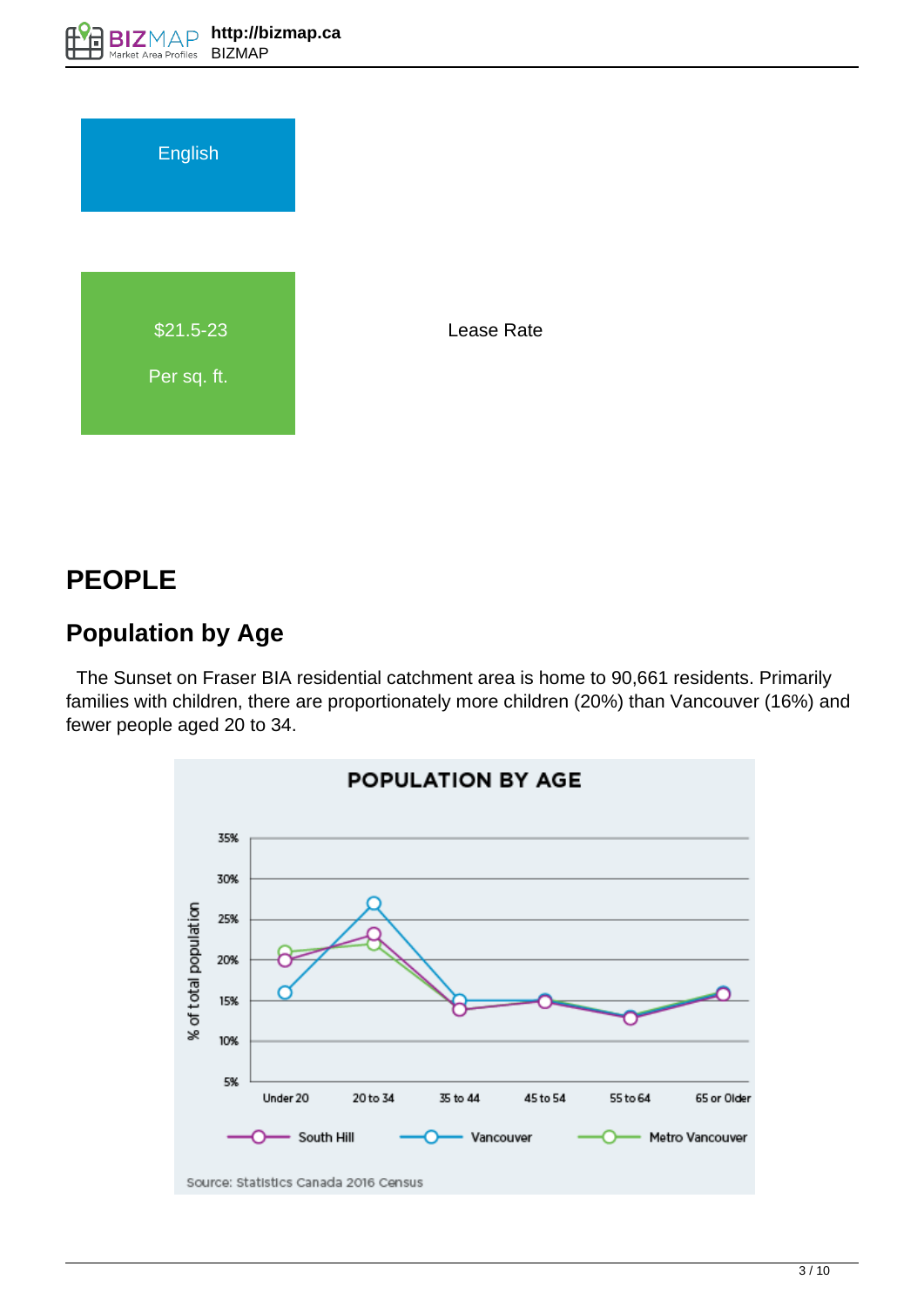## **Language & Ethnic Origins**

 English is the dominant language used in the home by residents (49.9%) but this figure is significantly lower than Vancouver (66%) and Metro Vancouver (67%). Cantonese is the second most used language in the home (15%) and Chinese is the most common ancestry reported (35%), followed by East Indian (16%) and Filipino (14%).

| <b>LANGUAGES</b>                      | <b>SOUTH HILL</b> |
|---------------------------------------|-------------------|
| English                               | 50%               |
| Cantonese                             | 15%               |
| Punjabi                               | 7%                |
| Tagalog (Filipino)                    | 4%                |
| Vietnamese                            | 2%                |
| Source: Statistics Canada 2016 Census |                   |

# **Family Structure**

 79% of households in the Sunset on Fraser BIA residential catchment area are families, higher than Vancouver (57%) and Metro Vancouver (71%). This is reflected in the larger household sizes (3.0 persons) than typical for Vancouver (2.2 persons).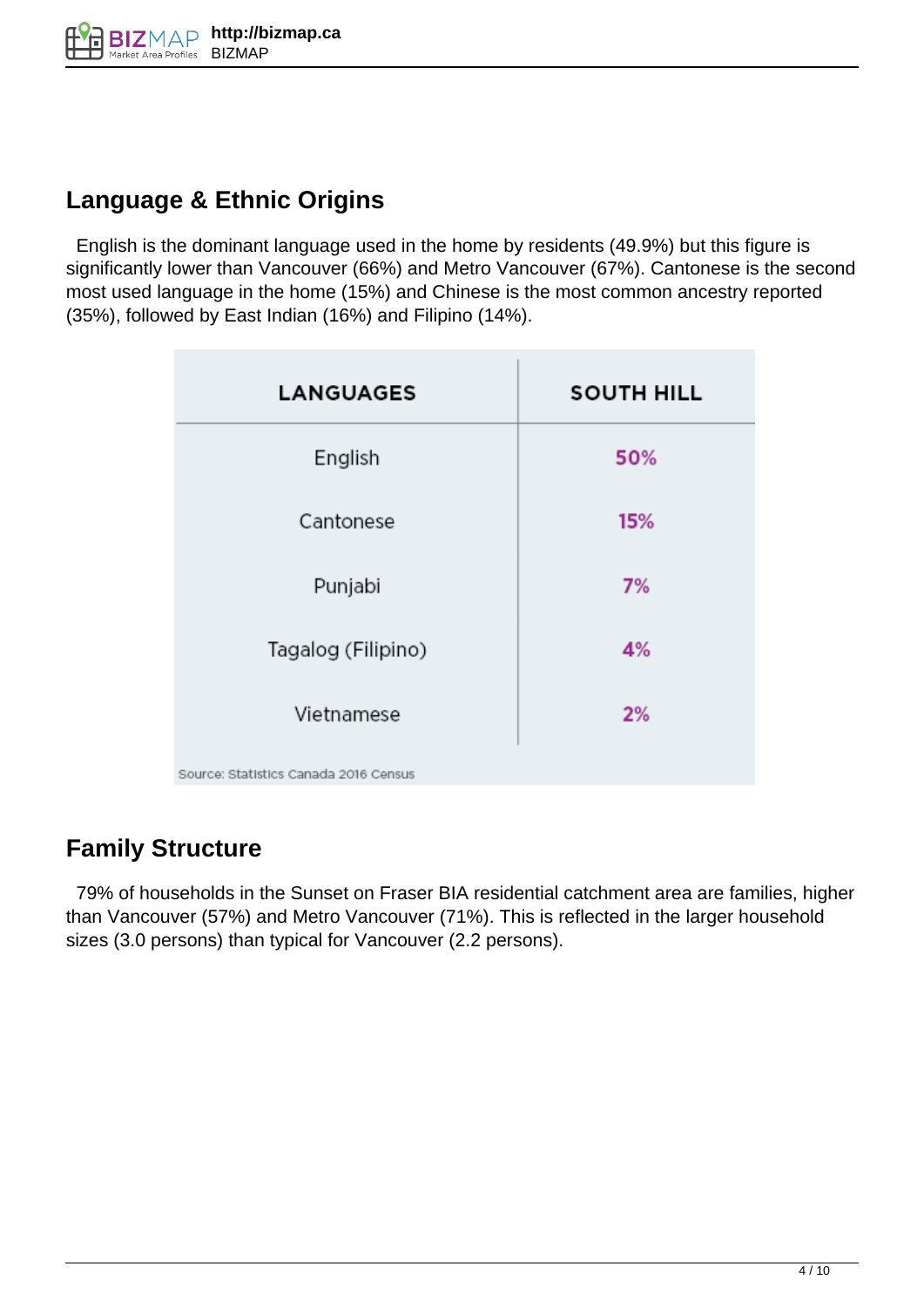

### **Education & Occupation**

 32% of residents have at least some university education, lower than Vancouver (43%) but in line with Metro Vancouver (34%). The most common occupation for Sunset on Fraser area residents is in sales & service (32%).

| <b>EDUCATION</b>                      | <b>SOUTH HILL</b> |
|---------------------------------------|-------------------|
| No certificate, diploma or degree     | 20%               |
| High school certificate               | 29%               |
| Trades certificate or diploma         | 5%                |
| College or other non-university       | 14%               |
| University (some/bachelor/higher)     | 32%               |
| Source: Statistics Canada 2016 Census |                   |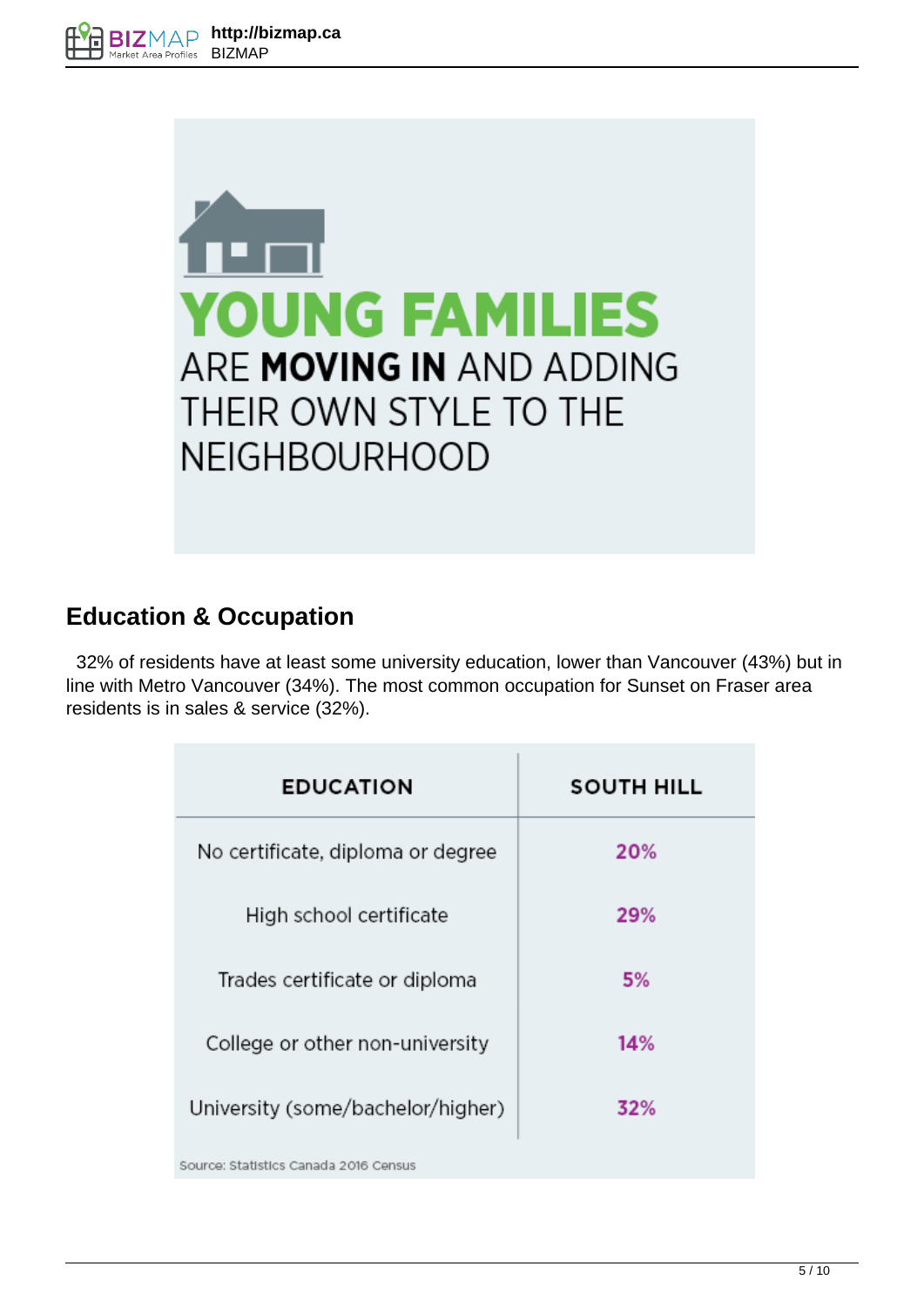# **Income & Spending**

 The dominant household income bracket for Sunset on Fraser area residents is \$100,000-\$124,999. With average incomes (\$41,450) lower than both Vancouver (\$51,607) and Metro Vancouver (\$46,821), there is likely a higher share of dual-income working families here.



# **PLACE**

# **Zoning**

 Sunset on Fraser has only one zoning type (C-2) and the area is home to older one/two-storey buildings, with a few three/four-storey mixed-use buildings at key intersections. All of the licensed floor space in the BIA is used for commercial purposes.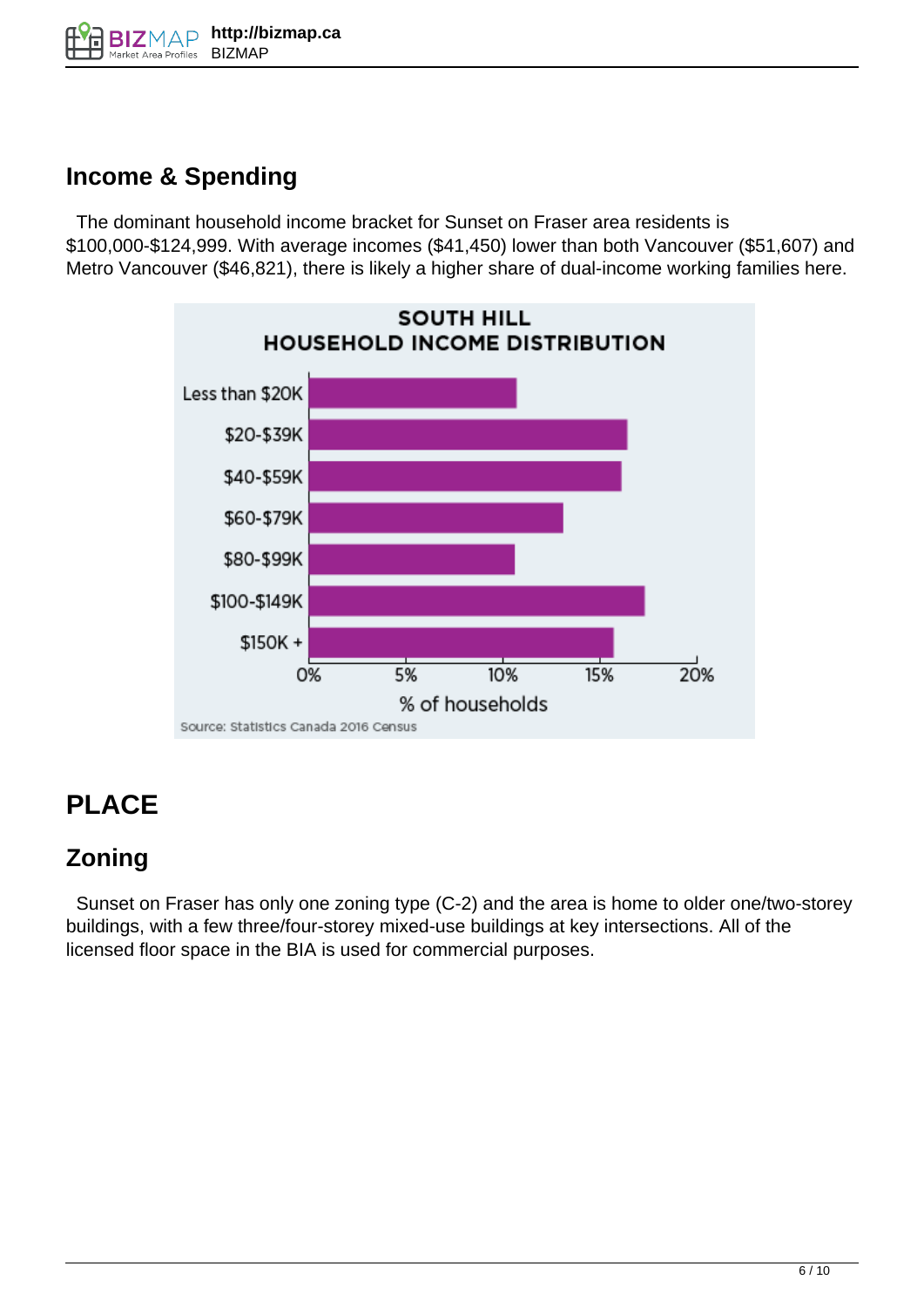



### **Housing**

 The primary dwelling for residents is apartments (75%), which is lower than Vancouver (80%) but higher than Metro Vancouver (58%). Home ownership is higher in Sunset on Fraser (58%) compared to the rest of the city (47%).

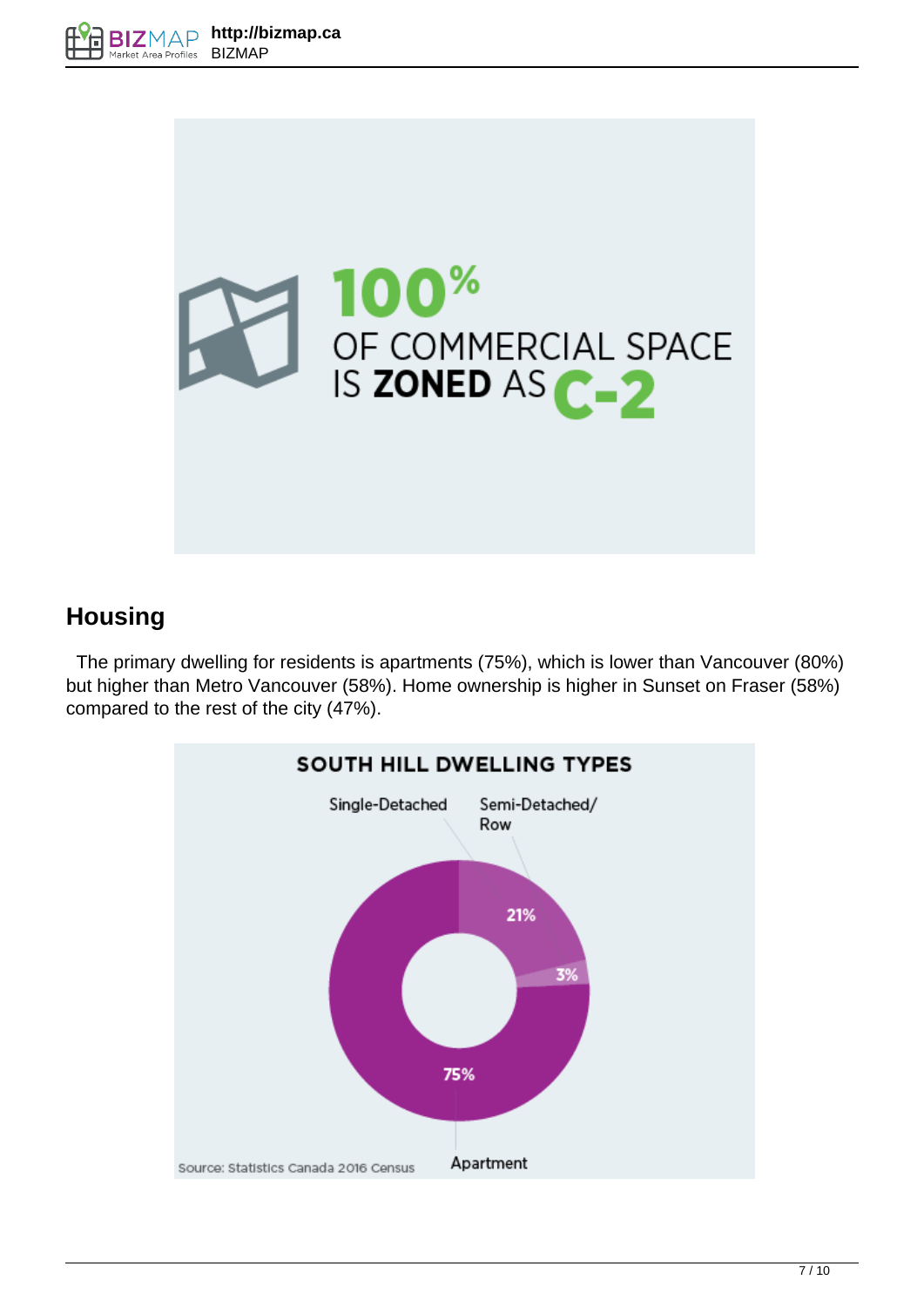

### **Community**

 The BIA is home to the Sunset on Fraser Library and Sunset on Fraser Neighbourhood Centre. Nearby parks include MacDonald Park and Memorial South Park. The BIA is also walking distance to the eastern entrance to Queen Elizabeth Park.



# **DOING BUSINESS HERE**

#### **Business Mix**

 249 businesses operate in Sunset on Fraser, representing growth of 2% from 2011-2016. The dominant business types are retail (33%) and accommodation & food service (18%). Both are at significantly higher levels than the city and region.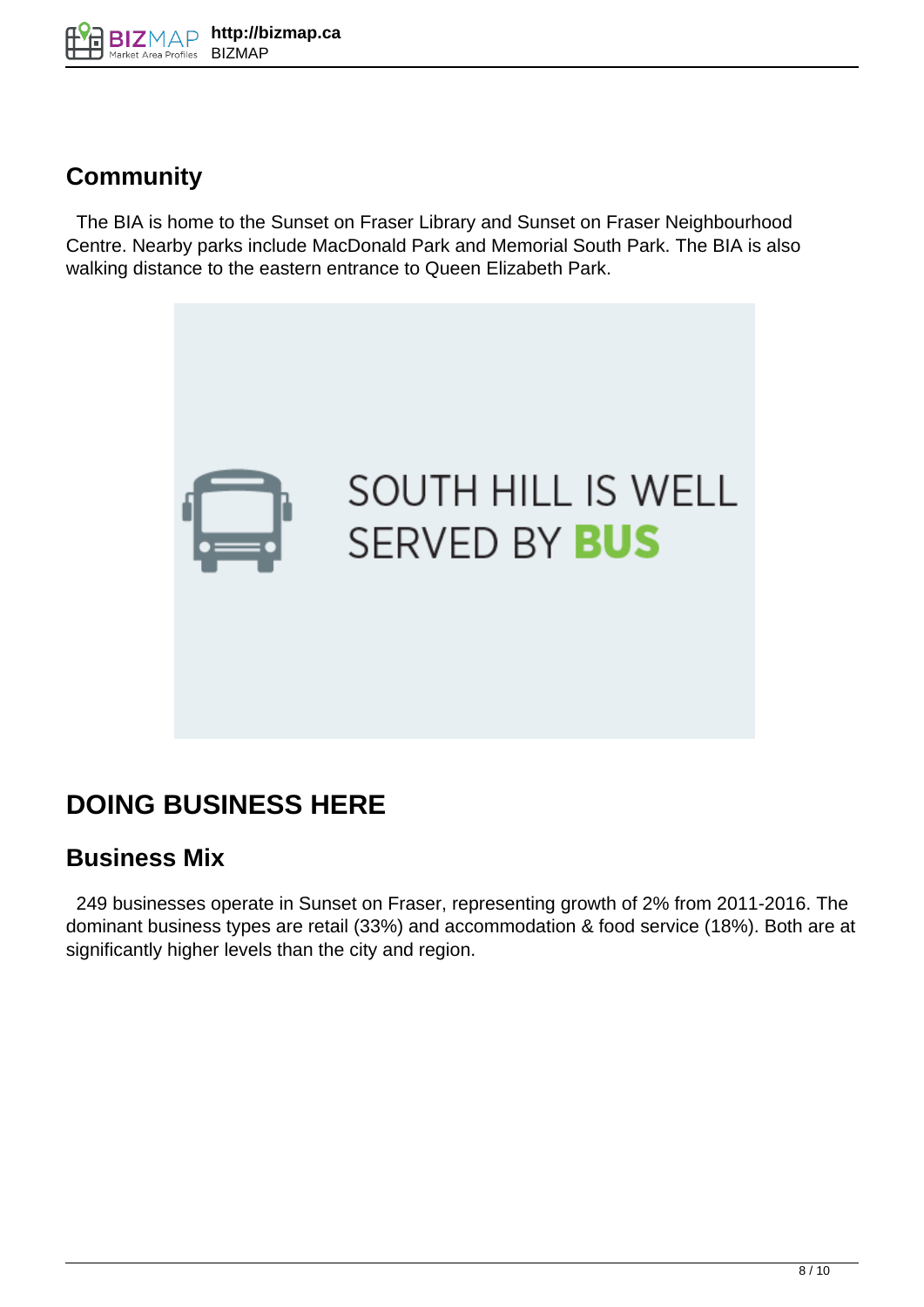| <b>BUSINESS TYPE</b>                               | <b>SOUTH HILL</b> |
|----------------------------------------------------|-------------------|
| Retail                                             | 33%               |
| Accommodation & Food Service                       | 18%               |
| Health Care & Social Assistance                    | 14%               |
| Finance & Insurance                                | 8%                |
| Other Services                                     | 7%                |
| Source: City of Vancouver Open Data Catalogue 2016 |                   |

### **Commercial Business Size**

 Most businesses (68%) are classified as micro-businesses with less than five employees. However, the presence of several banks and restaurants help to account for the 28% of businesses that employ 5-20 staff.